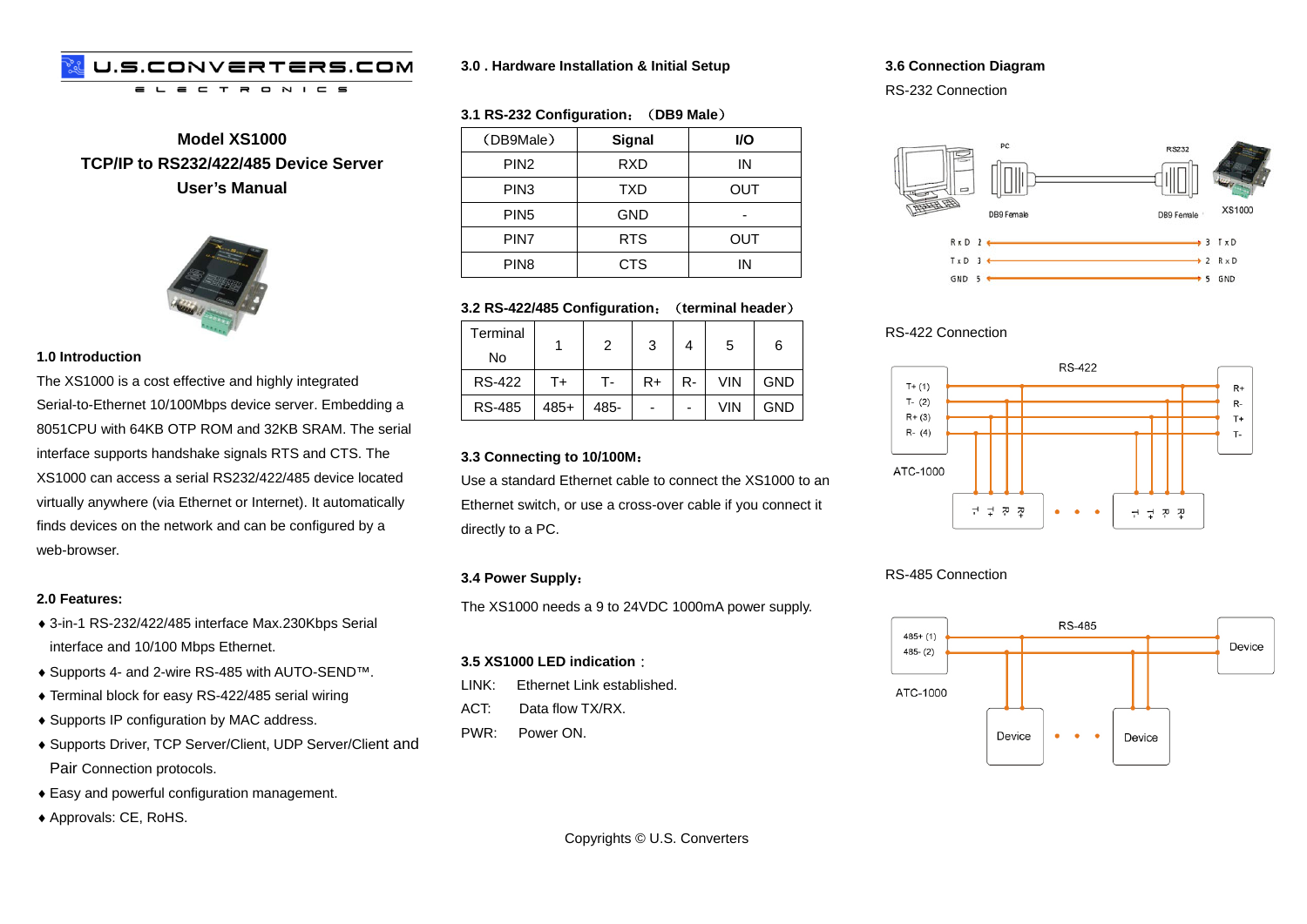#### **4. Configuration and Operation**

- A. Assign a static IP address to your computer in the **192.168.2.2 to 192.168.2.254** range. Subnet mask 255.255.255.0. This is necessary to ensure that your computer can communicate with your XS1000. Your computer must have an Ethernet card and TCP/IP installed.
- B. The **default IP address of the XS1000 is 192.168.2.1.** Open your web browser and enter this IP address to connect to the XS1000.
- C. Default user name is 'admin' and the password is 'system'. Click "OK". The setup screen will then appear, and you can now configure the settings.
- D. Create a new COM port using VCOM.exe.

| Site:     | 192.168.2.1 |  |
|-----------|-------------|--|
| ID:       | admin       |  |
| Password: | ******      |  |

#### **4.1 The menu features as below:**

Administrator: Authentication System IP System Status Load default setting

# Functions: TCP Mode **UDP** Mode **UART ADC** DIDO Reset Device

Menus explained:

#### **4.2 Administrator Setup** Main admin window.

**4.3 Authentication**

The user can change the username and password to prevent unauthorized access.

Login ID and password authentication, the maximum number of characters is 15, (characters and numbers).

User Name: default **admin**

Password: default **system**

#### **Authentication Configuration**

| Setting             | Value                               |  |
|---------------------|-------------------------------------|--|
| Username            | admin<br>max15                      |  |
| Password<br>Confirm | 80000000<br>max15<br><b>RECKBON</b> |  |
| Update              |                                     |  |

### **4.3 System IP**

Copyrights © U.S. Converters The XS1000 support two IP connection types: Static IP and DHCP. These types are listed in the Web page for the IP Configuration settings. Each setup screen and available features will differ depending on what kind of IP connection types you select. Default is Static IP

| <b>System IP Configuration</b> |                     |
|--------------------------------|---------------------|
| Setting                        | Value               |
| IP Address                     | $192$ $168$ $2$ $1$ |
| Subnet Mask                    | 255 255 255 0       |
| Gateway                        | 192 168 2 254       |
| <b>DNS</b>                     | 192 168 2 253       |
| IP Configure                   | C Static C DHCP     |
|                                | Update              |

**Static (or Fixed) IP IP Address: default 192.168.2.1 Subnet mask: default 255.255.255.0 Gateway: default 192.168.2.254** Primary DNS: default **192.168.2.253** If you are connecting through a static or fixed IP from your network environment, perform these steps: **Step 1:** Enter IP address **Step 2: Enter Subnet mask Step 3: Enter Gateway IP address Step 4: Enter Primary DNS IP address Step 5:** click Update button **4.6 DHCP Host Name (Optional):** default **NETUART**, maximum length **15** characters. If there is a DHCP Server existing in your network environment, you can set the IP configuration to DHCP to get a dynamic IP address. The **Host Name** is an *optional* item, depending on your DHCP Server setting.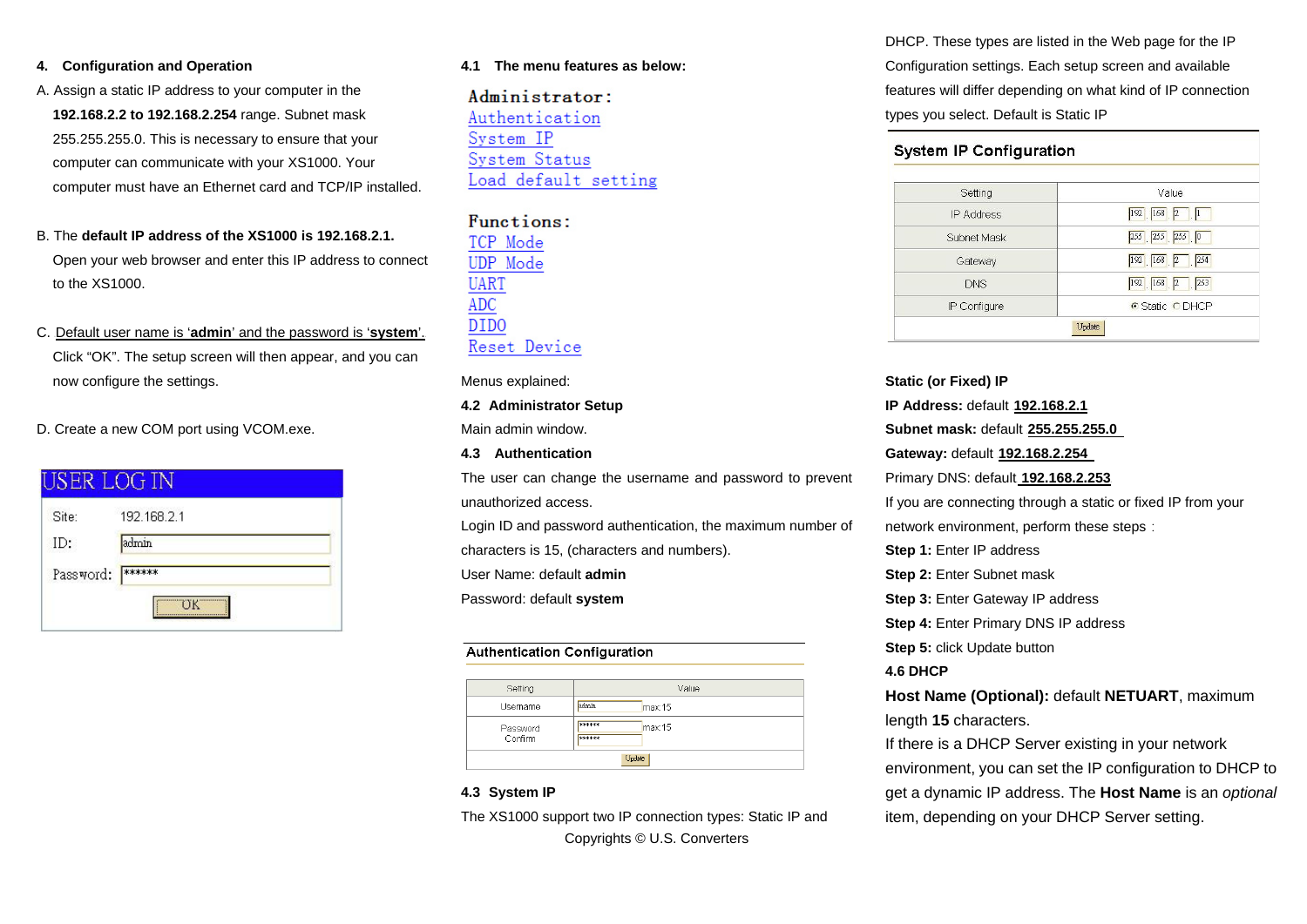#### **5.0 System Status**

This screen shows the XS1000's current status. All of the information provided is read-only.

Kernel Version: the installed version of the kernel.

MAC Address: The present device MAC Address.

**Nickname:** the product's NetUART model name.

#### **System Status**

| <b>MAC Address</b>    | 00:00:11:33:FF:00 |  |
|-----------------------|-------------------|--|
| Nickname              | Update<br>NetUART |  |
| <b>System Version</b> | V3.0.060110       |  |

#### **5.0 Load default setting**

Allows the user to reset the XS1000 to default settings. The MAC Address will not be updated.

#### Load Default Setting to EEPROM Load

#### **5.1 Telnet**

Currently not supported.

#### **5.2 Operation mode**

The XS1000 supports four operation modes: TCP Server, TCP Client, UDP Server and UDP Client. These modes are listed in the Web page for the Operation Mode setting. Each setup screen and available features will differ depending on what kind of operation mode you select. Default is TCP Server.

#### **5.3 TCP Server**

**Port Number:** default **23**, range **0** to **65535**

If your device is acting as a passive device to accept commands from a remote device and the data needs to be

guaranteed to be received by the peer is your concern, then you can set the XS1000 as TCP Server. Be sure the value of the setting **Port Number** is same as your remote control application using.

# **Client mode inactive timeout (minutes):** default **20** ( 0=Disable)

If you want to keep the connection between XS1000 and your remote control application always on, then set the value of item

**Client mode inactive timeout (minutes)** to 0, otherwise, when the inactive time of 'no traffic' on the line reach the configured value, the XS1000 will terminate the connection. **5.4 TCP Client** 

**Remote Connection Port Number:** default **23**, range **0** to **65535**

#### **Remote Host IP Address:** default **210.200.181.102**

If your device is acting as an active device to report real-time status to remote devices and the data needs to be guaranteed to be received by the peer is your concern, then you can set the XS1000 as TCP Client. Be sure the value of the setting **Remote Connection Port Number** is same as your remote control application using the correct value of **Remote Host IP Address**.

#### **5.5 UDP Server**

**Local Port Number:** default **21**, range **0** to **65535** If your device is acting as a passive device to accept commands from a remote device and the data needs to be guaranteed to be received by peer is *not* your concern, then you can set XS1000 as UDP Server. Be sure the value of item **Local Port Number** is same as what your remote application is using.

#### **5.6 UDP Client**

**Remote Connection Port Number:** default **21**, range **0** to **65535**

Copyrights © U.S. Converters

**Remote Host IP Address:** default 192.168.2.2 If your device is acting as an active device to report real-time status to a remote device and the data be guaranteed to be received by the peer is *not* your concern, then you can set XS1000 as TCP Client. Be sure the value of item **Remote Connection Port Number** is same as your remote control application using the correct value of **Remote Host IP Address**.

#### **Teinet Control**

| Item                     | Value                    |  |
|--------------------------|--------------------------|--|
| Telnet Server/Client     | <b>⊙</b> Server ⊙ Client |  |
| Port Number              | 23                       |  |
| Remote Server IP Address | 210 200 181 102          |  |
| Update                   |                          |  |
|                          |                          |  |

#### **6.0 UART Control (RS-232)**

Use VCOM for creating a new COM port.

The XS1000 support three serial types: RS232, RS422 and RS485.

Baud Rate: default 57600, range 300bps to 230.4Kbps.

Character Bits: 5, 6, 7, 8 (default).

Parity Check: None (default), even, odd, space, mark.

Stop Bits: 1 (default), 1.5 or 2.

Hardware Flow Control: None (default) or Hardware.

#### **UART Control**

| Item                  | Current value | Setting    |  |
|-----------------------|---------------|------------|--|
| Baudrate              | 57600         | 57600<br>× |  |
| Character Bits        | 8             | $8 -$      |  |
| Parity Type           | none          | none -     |  |
| Stop Bit              |               |            |  |
| Hardware Flow Control | none          | none       |  |
| Update                |               |            |  |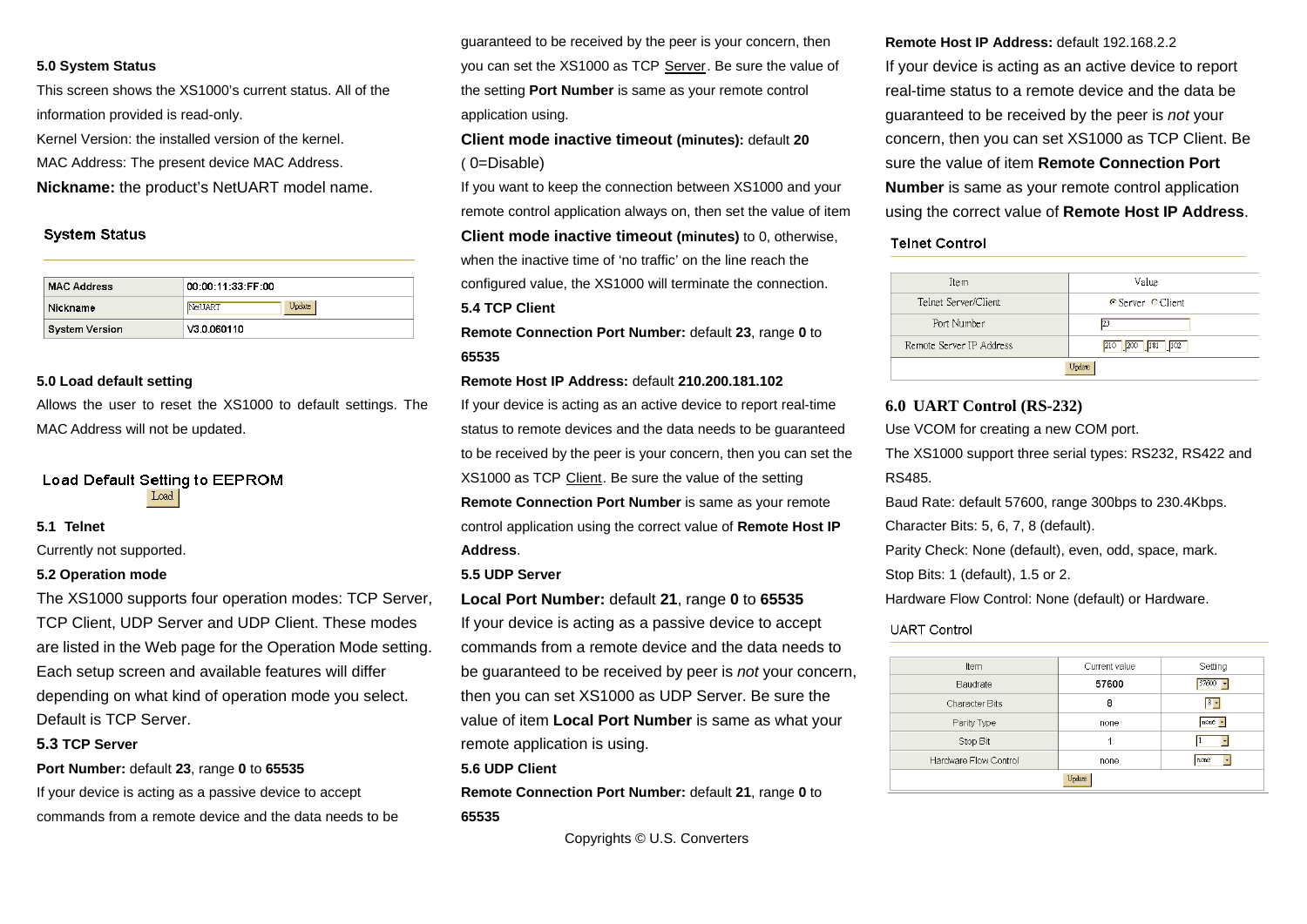# **Mechanical dimensions**



# **Note to Admin Panel's UART Control advanced settings:**

**Character 1 and 2:** These are HEX numbers. Default value: 00FF. When sending data from serial to TCP the data is fist stored in the cache, not until the value of character 1 or 2 is received from the serial side the data is released from the cache and sent to TCP.

**Silent time:** If there is no data sent or received for the number of milliseconds specified the connection is dropped.

**Drop character:** Drops the delimiter character of the serial port when sending to TCP, (the receiver doesn't display the character).

Copyrights © U.S. Converters